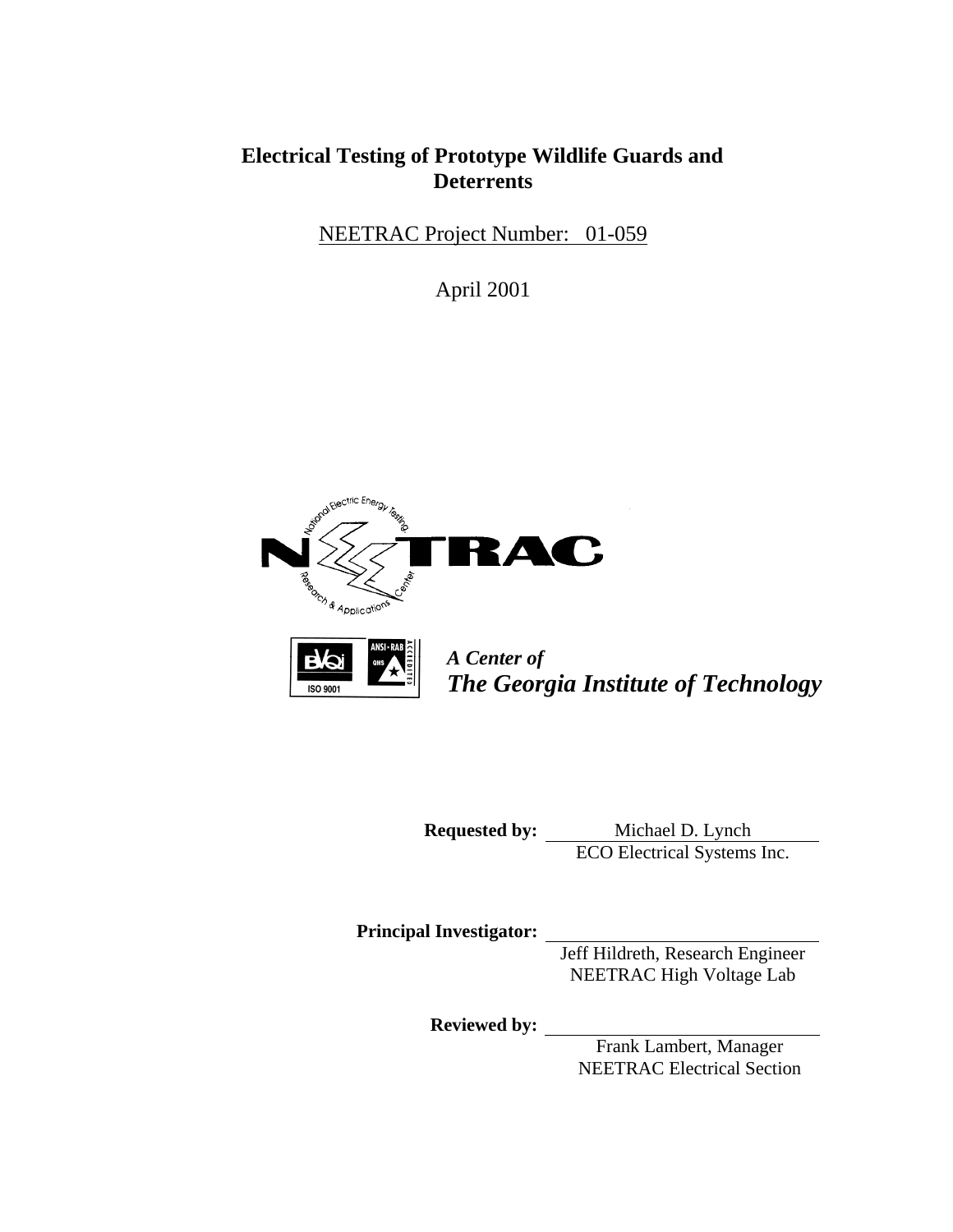# **Electrical Testing of Prototype Wildlife Guards and Deterrents**

#### **1.0 Introduction/Summary**

Mr. Mike Lynch of ECO Electrical Systems Incorporated requested that NEETRAC perform dielectric testing on two wildlife-related products. Testing was performed on cover-up devices designed to prevent electrocution of large birds or other wildlife on distribution structures. Testing was also performed on perching deterrents designed to keep large birds from landing on distribution or transmission crossarms.

No industry standards currently exist for wildlife guards or deterrents. Consequently, there are not requirements for dielectric testing of these devices. To evaluate the dielectric performance, a custom test program was designed. The test program included dry ac withstand, ac flashover, wet ac withstand, and wet visual corona tests.

The testing showed that the guard has a dielectric strength that is appropriate for use on  $15kV<sup>1</sup>$ ,  $25kV<sup>1</sup>$ , and  $35kV<sup>1</sup>$  systems provided that the cap diameter is properly sized for the insulator on which it is installed. Wet corona tests revealed that the arrow-type perching deterrent is superior to the vertical tube-type and that the deterrent should be placed at least three inches from the nearest conductor or insulator skirt to prevent corona discharge.

#### **2.0 Purpose and Scope**

The purpose of the project is to assess the dielectric performance and properties of wildlife guards and deterrents. The scope was limited to dielectric testing only.

#### **3.0 Samples**

The testing was performed on various implementations of two products designed by ECO Electrical Systems Incorporated. One product, the wildlife guard, is a conductor

 <sup>1</sup> <sup>1</sup> Phase-to-Phase RMS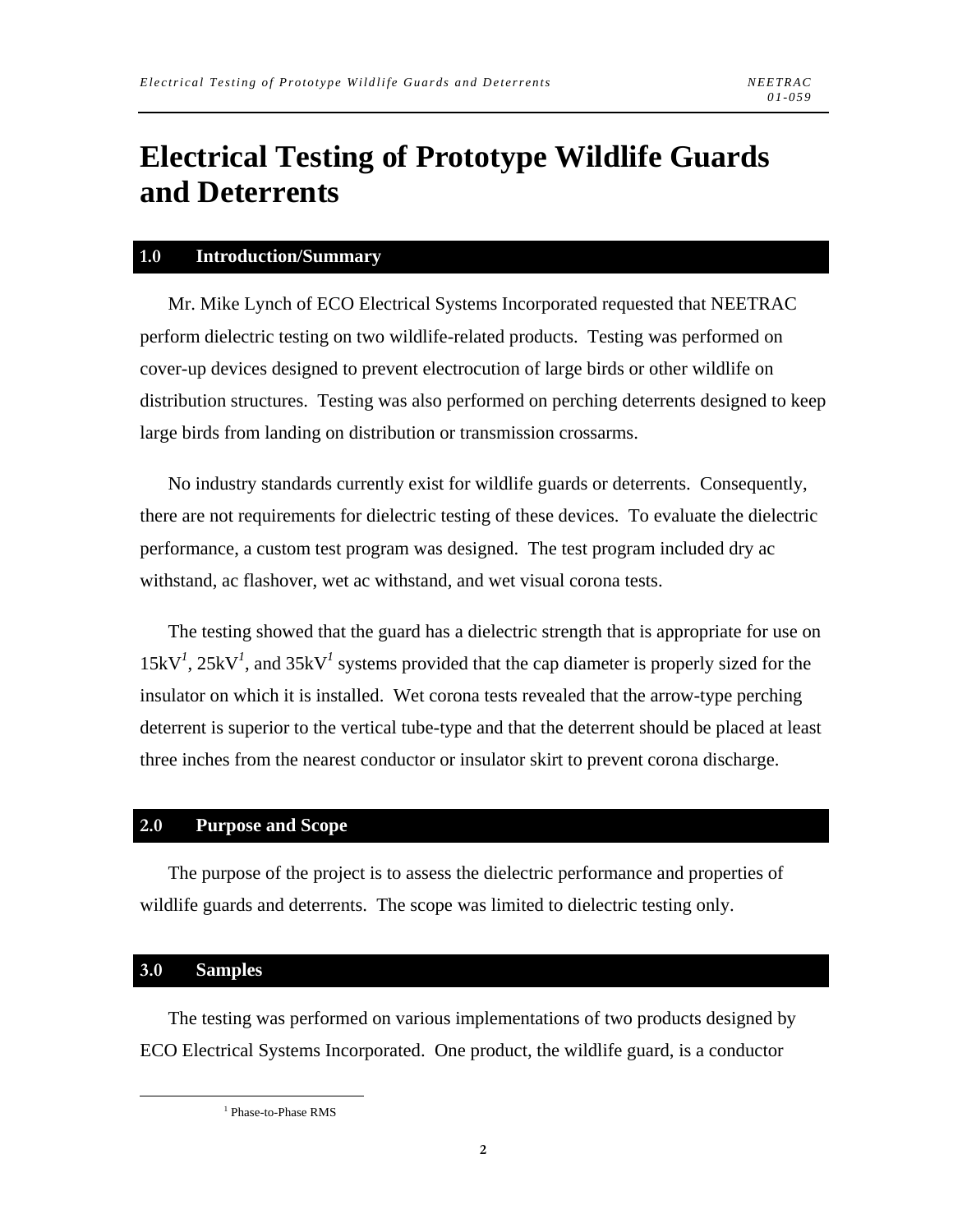cover designed to reduce outages resulting from wildlife contact at the conductor support insulator. It consists of a PVC cap that covers the energized portion of the insulator, connected to interlocking PVC tubes that extend out over and cover the phase conductor.

The other product was a perching deterrent designed to prevent large birds from landing on the crossarm. The perching deterrent was initially designed as a set of vertically mounted, parallel PVC tubes of various lengths. During testing, the design was changed to an arrowhead configuration to improve leakage and tracking distance over the material surface.

In some cases, the outer surface of the PVC material on the guard or deterrent was coated with a silicone rubber material. This coating serves three purposed:

- 1. to enhance water repellency,
- 2. improve surface tracking resistance, and
- 3. improve resistance to material degradation caused by exposure to ultraviolet light.

| <b>Wildlife Guards (Conductor Covers)</b> |                 |                                         |  |  |  |  |
|-------------------------------------------|-----------------|-----------------------------------------|--|--|--|--|
| <b>Sample</b>                             | <b>Cap Size</b> | Coating                                 |  |  |  |  |
| <b>Number</b>                             |                 |                                         |  |  |  |  |
|                                           | 5"              | None                                    |  |  |  |  |
|                                           | 5"              | None                                    |  |  |  |  |
|                                           | 5"              | Silicone Coating (Cap Only)             |  |  |  |  |
|                                           | 6"              | Silicone Coating (Entire Sample)        |  |  |  |  |
|                                           | $\Lambda$ "     | <b>Silicone Coating (Entire Sample)</b> |  |  |  |  |

#### **Table 1** - Sample descriptions

### **4.0 Test Procedure**

A dry power frequency withstand test was performed on the wildlife guards. A typical distribution structure was assembled in the test laboratory consisting of a pole, crossarm, brace, and pin-type ceramic insulators. A conductor span of approximately 30 feet was installed and suspended on the insulator. The span was energized using a series resonant ac test set. **Figure 1** shows the overall test configuration with a perching deterrent installed on the crossarm.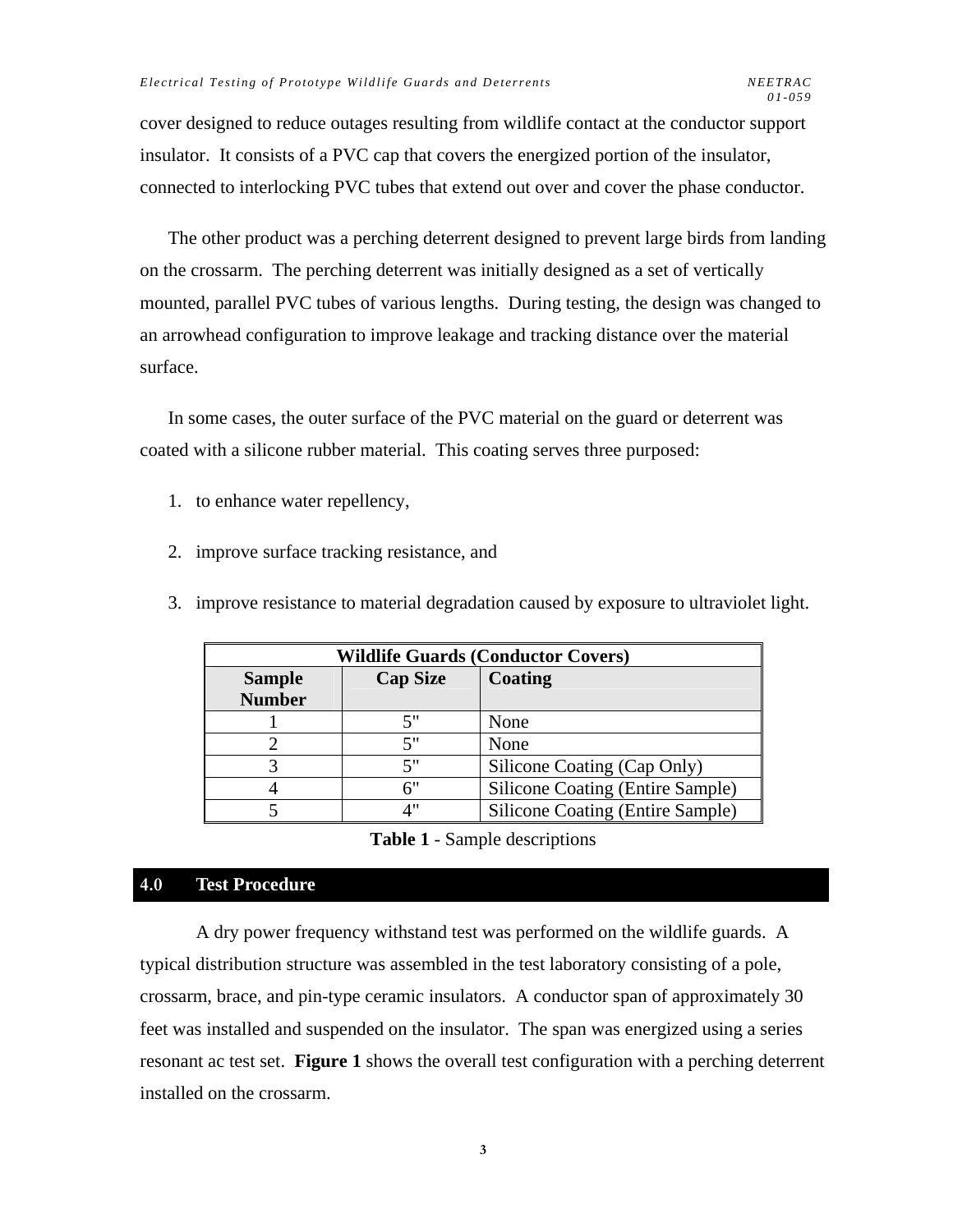

**Wood Pole** 

**Figure 1** - Test configuration

The wildlife guard (conductor cover) was installed on the energized span. A hot stick with a grounded hook on the end was used to simulate the worst case condition of possible bird or other wildlife contact. The grounded metal hook was placed in direct contact with the guard. The hook was moved over the surface of the guard until all areas were tested except for the last 3 to 6 inches at the outer ends of the conductor tube. Since the impedance of a bird is likely to be much higher than that of the solidly grounded metal hook, the test was more severe than would be expected in case of an actual wildlife contact. The guard passed the test if no disruptive discharge or flashover was observed.

A dry power frequency voltage withstand test was performed in which a copper electrode was installed on the wildlife guard halfway along the tube that covers the conductor. This electrode was grounded while the conductor was energized. The test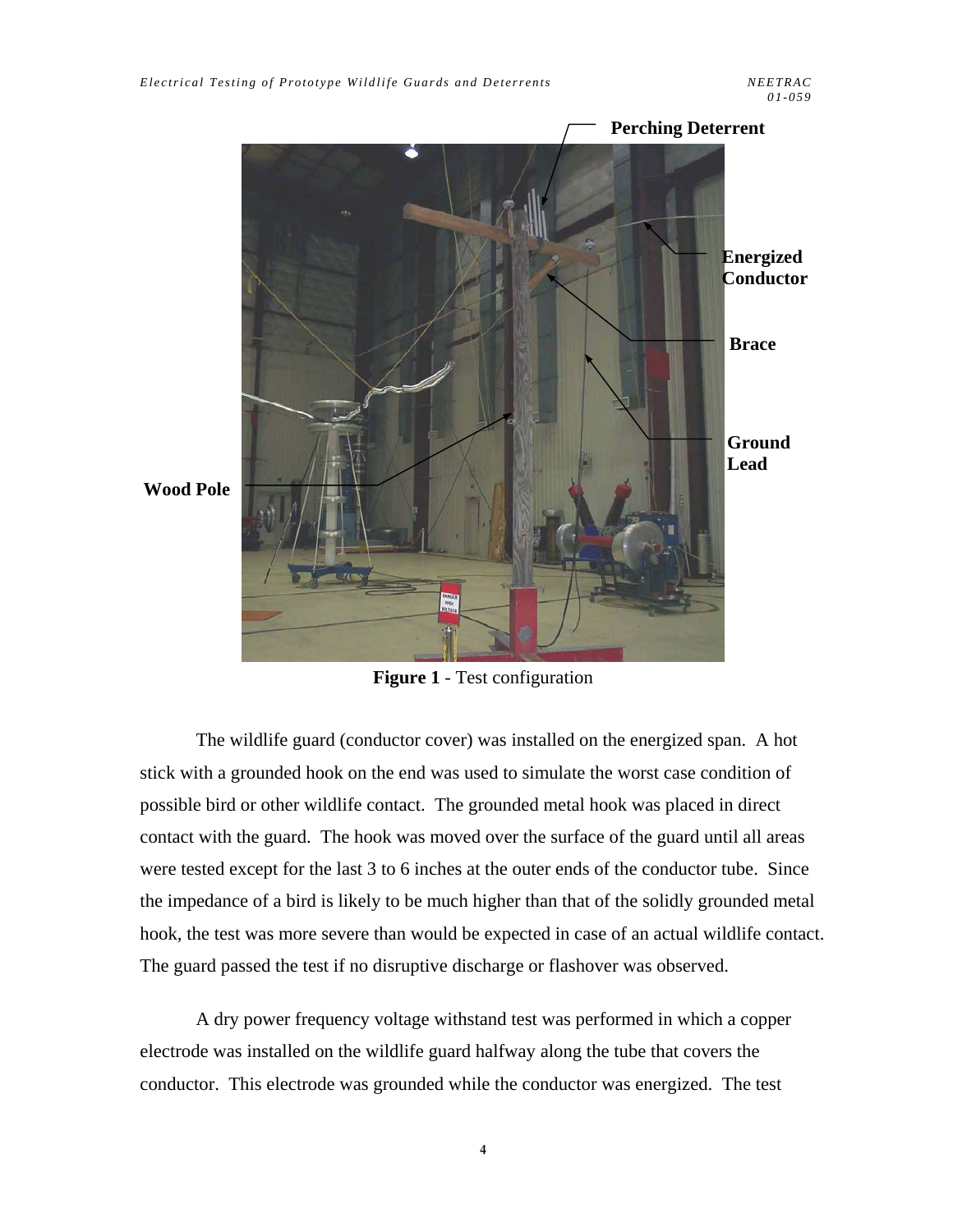effectively evaluates the dielectric strength of the material used in the construction of the guard. The guard passes the test if no disruptive discharge (puncture) or flashover is observed during the one minute that voltage is applied to the conductor. **Figure 2** shows the grounded electrode installed on the wildlife guard. The material did not puncture during the test.



**Figure 2** - AC withstand test using grounded electrode

From a dielectric and surface leakage current stand point, wet testing produces some of the most severe test conditions. The conductivity of water in combination with any surface contaminants that may be present can lead to surface tracking, corona discharge, material erosion, and ultimately flashover. To assess the dielectric properties of the perching deterrent under the most severe conditions, a wet corona test was performed. Tap water with a conductivity of 60  $\Omega$ -m was sprayed into the gap between the insulator and the perching deterrent. The water spray direction and flow rate were based on the parameters specified in IEEE Standard 4 - 1978. The perching deterrent was mounted to a grounded bracket and installed on the crossarm at various distances from the insulator. The laboratory was darkened and a high gain photo-multiplier type image intensifier used to detect corona on the perching deterrent, insulator, and adjacent structures. **Figure 3** shows the configuration used for the wet corona test as it was being performed on the vertical tube type perching deterrent.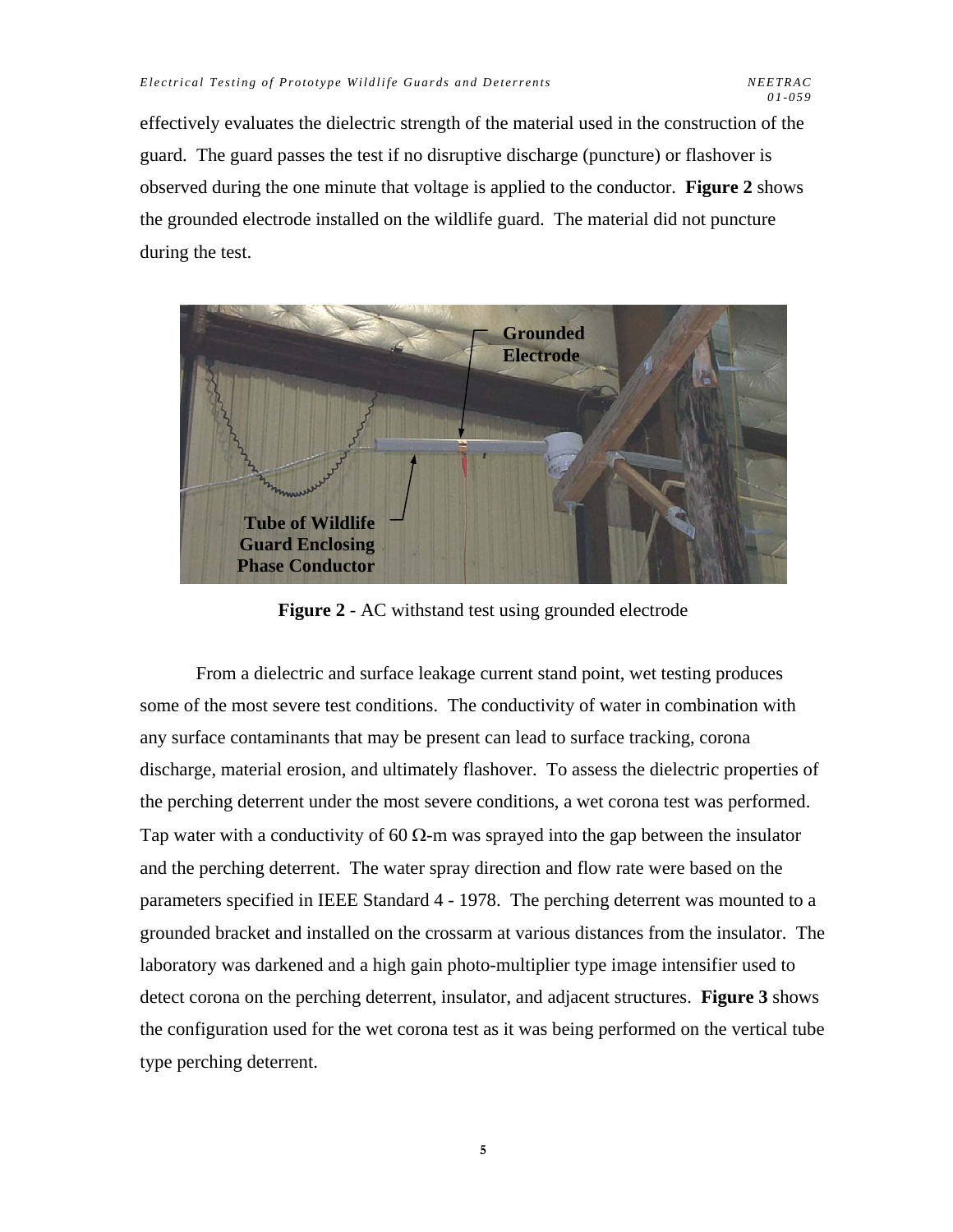A perching deterrent was considered far enough away from the insulator when no corona was detected on the deterrent and no discharge was detected between the deterrent and insulator skirt using the image intensifier. **Figure 4** shows the same test configuration used for corona testing of the arrow-type perching deterrent under wet conditions.



**Figure 3** - Wet corona test configuration



**Figure 4** - Arrow type perch deterrent, wet corona test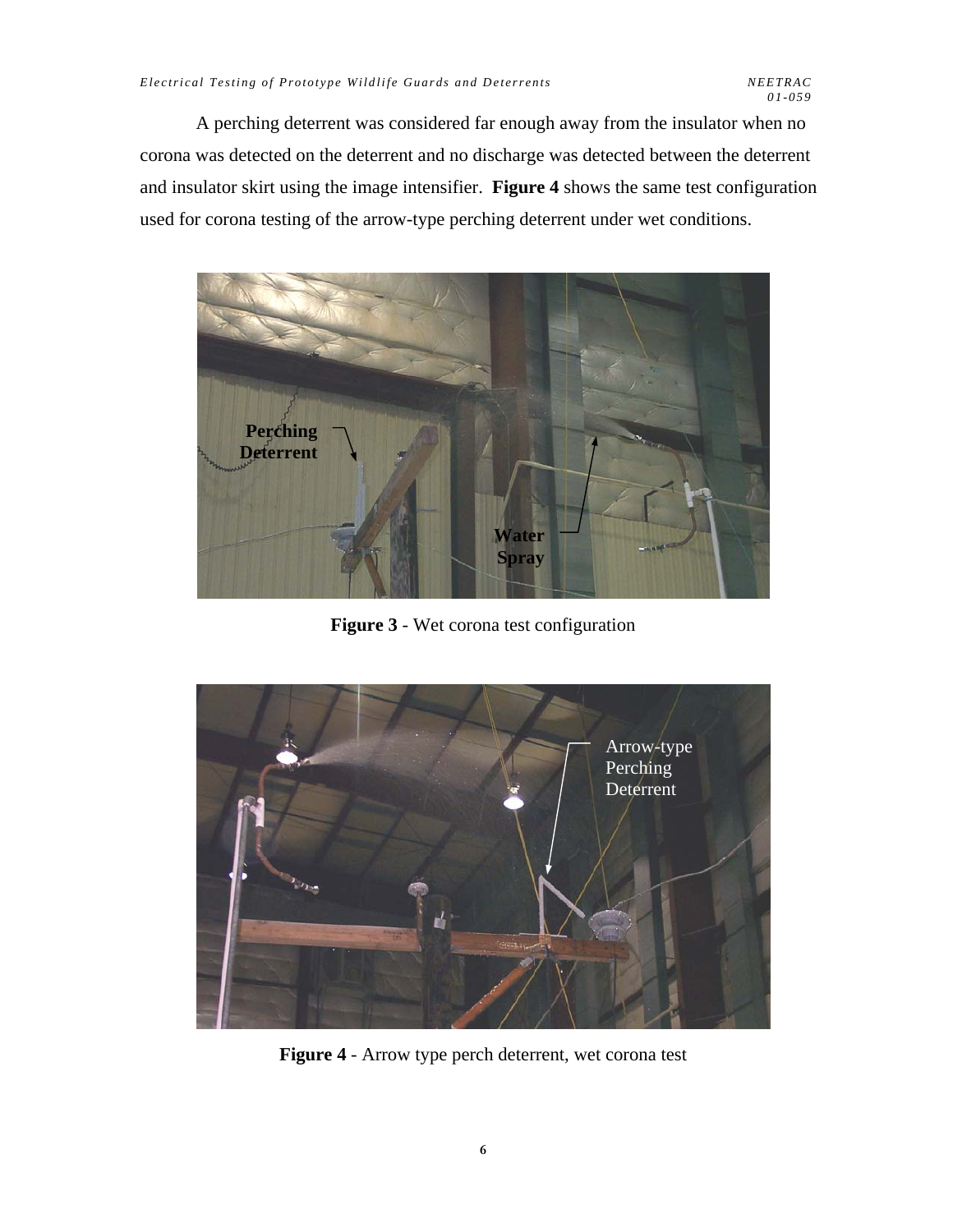## **5.0 Test Results**

**Table 2** and **Table 3** summarize the testing performed on each sample and the results obtained. Configurations used during the testing are identified.

| <b>Wildlife Guard (Conductor Cover) Testing</b> |                                                |                                                                                                                                                                                                                  |                                                              |                                                                                                                                           |  |  |  |  |
|-------------------------------------------------|------------------------------------------------|------------------------------------------------------------------------------------------------------------------------------------------------------------------------------------------------------------------|--------------------------------------------------------------|-------------------------------------------------------------------------------------------------------------------------------------------|--|--|--|--|
| <b>Sample</b><br><b>Number</b>                  | <b>ANSI</b><br><b>Insulator</b><br><b>Type</b> | <b>Test Performed</b>                                                                                                                                                                                            | <b>Applied Voltage</b><br><b>Phase-to-Ground</b><br>(kV RMS) | <b>Result</b>                                                                                                                             |  |  |  |  |
| $\mathbf{1}$                                    | $55 - 4$                                       | Direct contact with a grounded                                                                                                                                                                                   | 7.2                                                          | No discharge.                                                                                                                             |  |  |  |  |
|                                                 |                                                | object. Touched all parts of the<br>wildlife guard with grounded<br>stick.                                                                                                                                       | $\overline{15}$                                              | Buzzing discharge at<br>the cap/insulator<br>interface.                                                                                   |  |  |  |  |
| $\overline{2}$                                  | $\frac{1}{55-6}$                               |                                                                                                                                                                                                                  | 14.4                                                         | No Discharge.                                                                                                                             |  |  |  |  |
|                                                 |                                                |                                                                                                                                                                                                                  | 25                                                           | Buzzing discharge on<br>the top of the PVC<br>tubes. Flashover<br>through the tube/cap<br>gap.                                            |  |  |  |  |
| 4                                               |                                                |                                                                                                                                                                                                                  | 20                                                           | Flashed at the<br>cap/insulator interface.<br>Buzzing discharge on<br>the cap. Flashed<br>through the tube/cap<br>gap.                    |  |  |  |  |
|                                                 |                                                |                                                                                                                                                                                                                  | 35                                                           | Buzzing discharge with<br>the grounded stick in<br>close proximity to the<br>guard. Did not proceed<br>with the direct ground<br>contact. |  |  |  |  |
| 2 w/<br>neoprene<br>boot                        | $56-3$                                         |                                                                                                                                                                                                                  | 20                                                           | Flashed at the<br>cap/insulator interface.                                                                                                |  |  |  |  |
| 1                                               | $55 - 4$                                       | Water spray with 60 $\Omega$ -m water,<br>vertical flow rate of 5 mm/min,<br>45-degree spray angle. Direct<br>contact with a grounded object.<br>Touched all parts of the wildlife<br>guard with grounded stick. | 15                                                           | No Discharge.                                                                                                                             |  |  |  |  |
| $\overline{3}$                                  | $55 - 5$                                       | Grounded electrode placed<br>around PVC tube midway<br>between the bare conductor and<br>the insulator cap. 1-minute ac<br>withstand test.                                                                       | 25                                                           | Flashed over at 23kV.<br>Tracked surface (no<br>puncture).                                                                                |  |  |  |  |
| None                                            | $55-5$                                         | <b>ANSI C29.1 Dry Flashover Test</b>                                                                                                                                                                             |                                                              | 71.3 kV average<br>flashover value.                                                                                                       |  |  |  |  |
| 3                                               | $55-5$                                         | ANSI C29.1 Dry Flashover Test                                                                                                                                                                                    |                                                              | 72.0 kV average<br>flashover value.                                                                                                       |  |  |  |  |

**Table 2** – Wildlife Guard (Conductor Cover) Test Results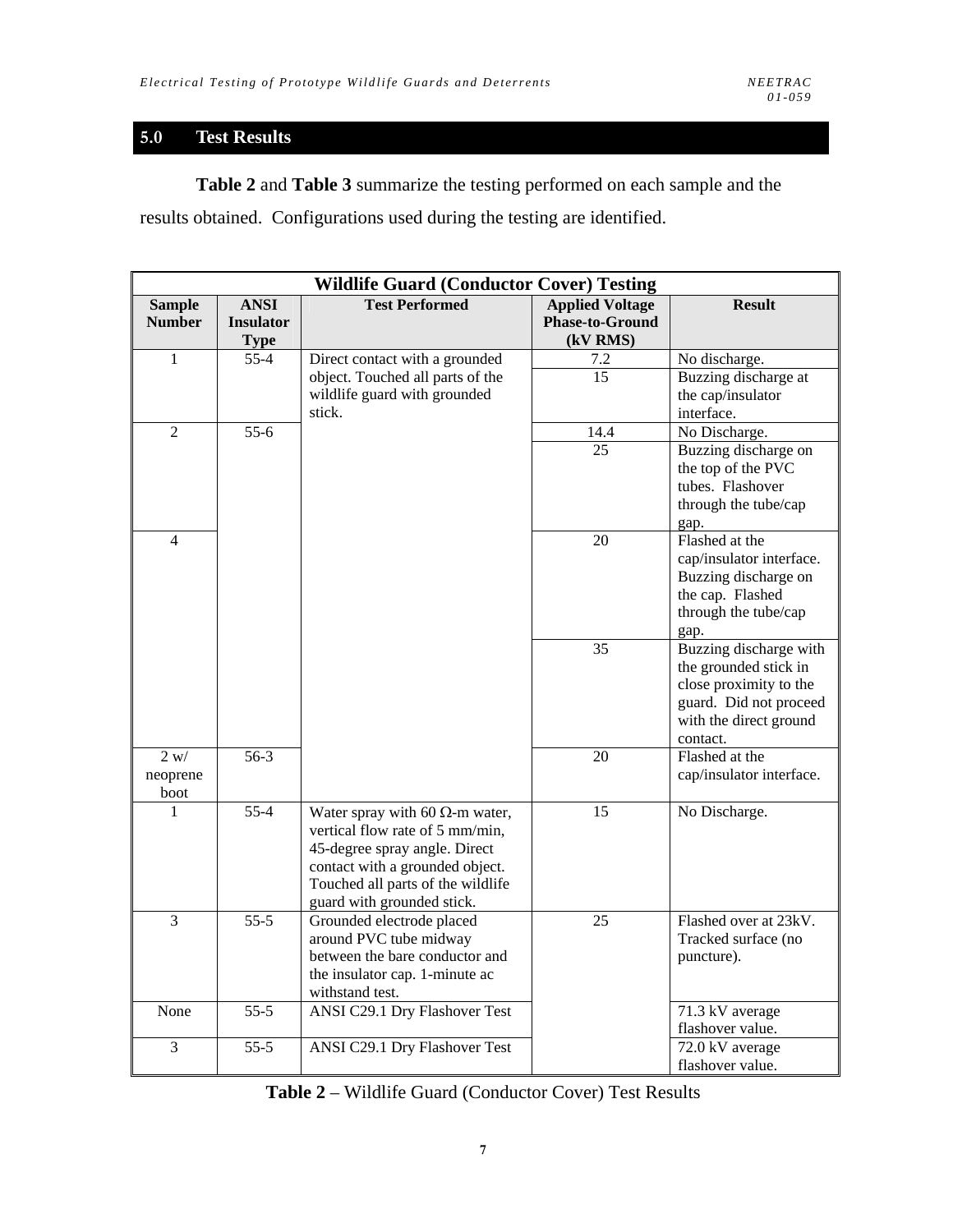| <b>Perching Deterrent Test</b> |                   |                  |                     |                        |                           |  |  |  |  |
|--------------------------------|-------------------|------------------|---------------------|------------------------|---------------------------|--|--|--|--|
| <b>Sample</b>                  | <b>ANSI</b>       | Conductor        | <b>Test</b>         | <b>Applied Voltage</b> | <b>Result</b>             |  |  |  |  |
| <b>Description</b>             | <b>Insulator</b>  | $-to-$           | <b>Performed</b>    | Phase-to-              |                           |  |  |  |  |
|                                | <b>Type</b>       | <b>Deterrent</b> |                     | <b>Ground</b>          |                           |  |  |  |  |
|                                |                   | <b>Distance</b>  |                     | (kV RMS)               |                           |  |  |  |  |
| 3 vertical tubes,              | $56-3$            | 8.25"            | Water spray         | 35                     | No discharge.             |  |  |  |  |
| conductive                     |                   | 6.5"             | with 60 $\Omega$ -m | 20                     | No discharge.             |  |  |  |  |
| mounting bracket               |                   |                  | water,              | 35                     | Periodic discharge from   |  |  |  |  |
|                                |                   |                  | vertical flow       |                        | insulator shed to closest |  |  |  |  |
|                                |                   |                  | rate of 5           |                        | vertical PVC tube.        |  |  |  |  |
| 5 vertical tubes,              |                   |                  | mm/min,             |                        | Continuous scintillation  |  |  |  |  |
| silicone coating,              |                   |                  | 45-degree           |                        | along the vertical PVC    |  |  |  |  |
| conductive                     |                   |                  | spray angle.        |                        | tubes, especially those   |  |  |  |  |
| mounting bracket               |                   |                  | Observed            |                        | closest to the insulator. |  |  |  |  |
| Removed two of                 |                   |                  | corona              |                        | Same result.              |  |  |  |  |
| the inner tubes (2)            |                   |                  | discharge           |                        |                           |  |  |  |  |
| $& 4$ of 5).                   |                   |                  | using light         |                        |                           |  |  |  |  |
| Added Semi-                    |                   |                  | amplificatio        |                        | No scintillation,         |  |  |  |  |
| conducting tape                |                   |                  | n device.           |                        | occasional discharge      |  |  |  |  |
| to the inside of               |                   |                  |                     |                        | from insulator shed to    |  |  |  |  |
| the tube closest               |                   |                  |                     |                        | closest vertical PVC      |  |  |  |  |
| to the insulator               |                   |                  |                     |                        | tube.                     |  |  |  |  |
|                                |                   | 7.25"            |                     |                        | No discharge.             |  |  |  |  |
| Removed semi-                  | $\frac{1}{55-6}$  | 4"               |                     | 25                     | Periodic discharge from   |  |  |  |  |
| conducting tape.               |                   |                  |                     |                        | insulator shed to closest |  |  |  |  |
|                                |                   |                  |                     |                        | vertical PVC tube.        |  |  |  |  |
|                                | $55 - 4$          | 4.25"            |                     | 15                     | No discharge.             |  |  |  |  |
|                                |                   |                  |                     | 25                     | Minor scintillation on    |  |  |  |  |
|                                |                   |                  |                     |                        | the tube closest to the   |  |  |  |  |
|                                |                   |                  |                     |                        | insulator.                |  |  |  |  |
| $\overline{3}$ vertical tubes, |                   |                  |                     | 15                     | No Discharge              |  |  |  |  |
| conductive                     |                   |                  |                     | 25                     | No Discharge              |  |  |  |  |
| mounting bracket               |                   |                  |                     |                        |                           |  |  |  |  |
| Arrow-head                     | $\overline{55-5}$ | 3"               |                     |                        | No Discharge              |  |  |  |  |
| design with                    |                   |                  |                     |                        |                           |  |  |  |  |
| silicone coating               |                   |                  |                     |                        |                           |  |  |  |  |
|                                |                   | $1"$ to          |                     | 35                     | Scintillation on vertical |  |  |  |  |
|                                |                   | insulator        |                     |                        | PVC tubes. Occasional     |  |  |  |  |
|                                |                   | skirt            |                     |                        | discharge between         |  |  |  |  |
|                                |                   |                  |                     |                        | insulator shed and        |  |  |  |  |
|                                |                   |                  |                     |                        | deterrent.                |  |  |  |  |
|                                |                   | $5.5"$ to        |                     | 35                     | Scintillation on vertical |  |  |  |  |
|                                |                   | conductor,       |                     |                        | PVC tubes.                |  |  |  |  |
|                                |                   | $2.5"$ from      |                     |                        |                           |  |  |  |  |
|                                |                   | insulator        |                     |                        |                           |  |  |  |  |
|                                |                   | skirt            |                     |                        |                           |  |  |  |  |

**Table 3** - Perching Deterrent Test Results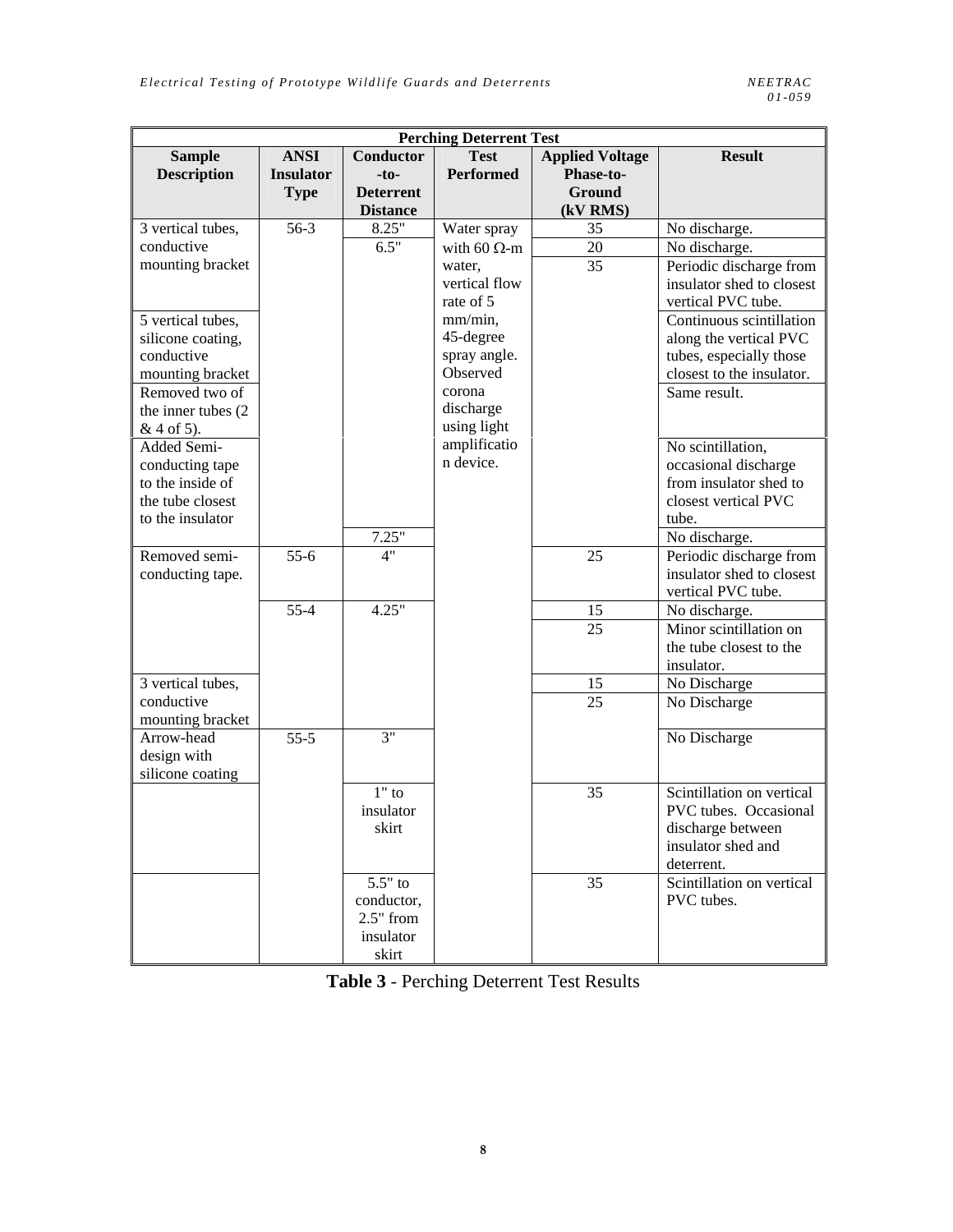## **6.0 Conclusions**

#### **Wildlife Guard (Conductor Cover)**

Two questions were addressed by this testing:

- □ Will the cover reduce wildlife electrocutions?
- $\Box$  Will the cover affect the existing insulation value of the structure?

By placing a grounded object in direct contact with the conductor cover and adjacent areas, a worst-case scenario was produced that represented possible wildlife contact in and around the area of the pole crossarm and insulators. Since no flashovers were observed at test voltages below  $15kV^2$ , it would be nearly impossible for a bird to cause a flashover at system voltages below 25kV*<sup>3</sup>* . At system voltages higher than 25kV*<sup>3</sup>* , a bird could possibly cause a flashover by contacting the tube/cap gap or the cap/insulator interface. Sealing of the tube to cap interface should improve the performance of the wildlife guard. Performance can be improved at the cap/insulator interface by properly sizing the cap to cover and extend beyond the edge of the semiconductive glaze surrounding the neck of the insulator. These changes will raise the useful range of the design to cover 35kV*<sup>4</sup>* rated systems.

In order to address the second question, the dry, low frequency flashover test specified by ANSI C29.1 was performed on an insulator both with and without the wildlife guard (conductor cover). The difference between the two flashover values was not statistically significant, indicating that the cover had no effect on the existing insulation value of the structure.

#### **Perching Deterrent**

The main concerns identified with respect to the perching deterrent were:

1. whether it would decrease the dielectric withstand capability of the insulator as it was brought into close proximity of the insulator and

 <sup>2</sup> <sup>2</sup> Phase-to-Ground RMS

<sup>3</sup> Phase-to-Phase RMS

<sup>4</sup> Phase-to-Phase RMS